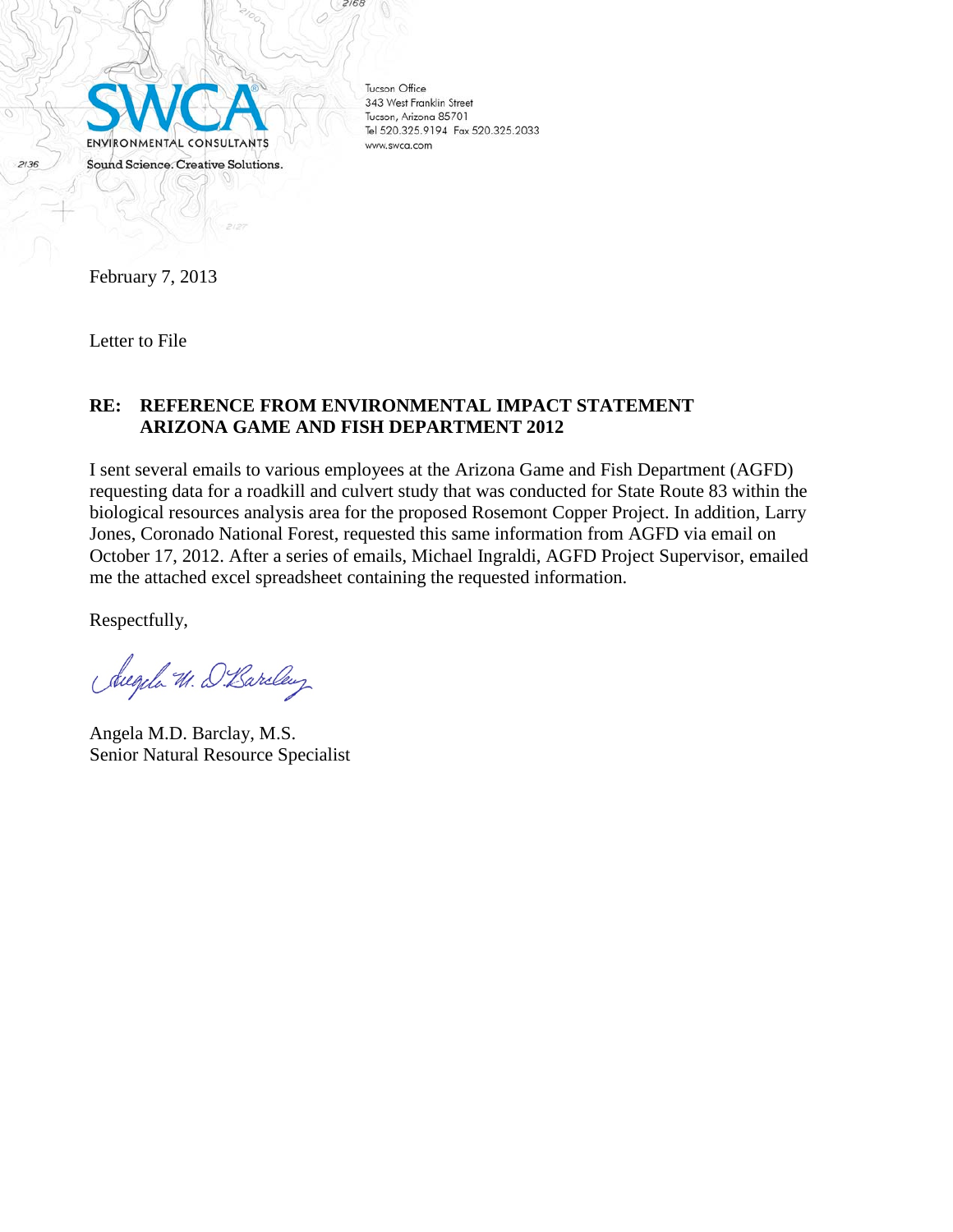| <b>Culvert ID</b> | Season | Session                 | Road Kill Session | <b>Road Name</b>               | Road TypeCulvert Type |     |
|-------------------|--------|-------------------------|-------------------|--------------------------------|-----------------------|-----|
| 136               | Summer | $\overline{2}$          | Prep              | East Marsh Station             | Two Lane              | Box |
| 77                | Summer | $\overline{2}$          | Prep              | <b>East Marsh Station</b>      | Two Lane              | 36  |
| 136               | Summer | $\overline{2}$          | RK <sub>2</sub>   | <b>East Marsh Station</b>      | Two Lane              | Box |
| 136               | Summer | $\overline{2}$          | RK <sub>2</sub>   | <b>East Marsh Station</b>      | Two Lane              | Box |
| 136               | Fall   | 5                       | Prep              | <b>East Marsh Station</b>      | Two Lane              | Box |
| $\mathbf{1}$      | Fall   | 5                       | RK1               | <b>East Marsh Station</b>      | Two Lane              | Box |
| 107               | Fall   | 5                       | RK1               | <b>East Marsh Station</b>      | Two Lane              | 36  |
| 77                | Fall   | 5                       | RK <sub>2</sub>   | <b>East Marsh Station</b>      | Two Lane              | 24  |
| 77                | Fall   | 5                       | RK <sub>2</sub>   | East Marsh Station Rd.         | Two Lane              | 24  |
| 78                | Spring | 5                       | Prep              | <b>East Marsh Station Road</b> | <b>TLH</b>            | 24  |
| 136               | Spring | 5                       | Prep              | <b>East Marsh Station Road</b> | <b>TLH</b>            | Box |
| 77                | Spring | 5                       | RK1               | <b>East Marsh Station Road</b> | <b>TLH</b>            | 24  |
| 77                | Spring | 5                       | RK1               | <b>East Marsh Station Road</b> | <b>TLH</b>            | 24  |
| 80                | Spring | 5                       | RK <sub>2</sub>   | <b>East Marsh Station Road</b> | <b>TLH</b>            | 24  |
| 139               | Summer | $\overline{c}$          | Prep              | <b>SR83</b>                    | Two Lane              | Box |
| 139               | Summer | $\overline{c}$          | Prep              | <b>SR83</b>                    | Two Lane              | Box |
| 139               | Summer | $\overline{\mathbf{c}}$ | Prep              | <b>SR83</b>                    | Two Lane              | Box |
| 138               | Summer | $\overline{c}$          | Prep              | <b>SR83</b>                    | Two Lane              | Box |
| 137               | Summer | $\overline{2}$          | Prep              | <b>SR83</b>                    | Two Lane              | Box |
| 81                | Summer | $\overline{c}$          | Prep              | <b>SR83</b>                    | Two Lane              | 24  |
| 140               | Summer | $\overline{2}$          | Prep              | <b>SR83</b>                    | Two Lane              | Box |
| 81                | Summer | $\overline{2}$          | RK <sub>2</sub>   | <b>SR83</b>                    | Two Lane              | 24  |
| 140               | Fall   | 5                       | Prep              | <b>SR83</b>                    | Two Lane              | Box |
| 140               | Fall   | 5                       | Prep              | <b>SR83</b>                    | Two Lane              | Box |
| 140               | Fall   | 5                       | Prep              | <b>SR83</b>                    | Two Lane              | Box |
| 139               | Fall   | 5                       | Prep              | <b>SR83</b>                    | Two Lane              | Box |
| 139               | Fall   | 5                       | Prep              | <b>SR83</b>                    | Two Lane              | Box |
| 139               | Fall   | 5                       | Prep              | <b>SR83</b>                    | Two Lane              | Box |
| 81                | Fall   | 5                       | Prep              | <b>SR83</b>                    | Two Lane              | 24  |
| 81                | Fall   | 5                       | Prep              | <b>SR83</b>                    | Two Lane              | 24  |
| 81                | Fall   | 5                       | Prep              | <b>SR83</b>                    | Two Lane              | 24  |
| 81                | Fall   | 5                       | Prep              | <b>SR83</b>                    | Two Lane              | 24  |
| 81                | Fall   | 5                       | Prep              | <b>SR83</b>                    | Two Lane              | 24  |
| 81                | Fall   | 5                       | Prep              | <b>SR83</b>                    | Two Lane              | 24  |
| 81                | Fall   | 5                       | Prep              | <b>SR83</b>                    | Two Lane              | 24  |
| 138               | Fall   | 5                       | Prep              | <b>SR83</b>                    | Two Lane              | Box |
| 138               | Fall   | 5                       | Prep              | <b>SR83</b>                    | Two Lane              | Box |
| 138               | Fall   | 5                       | Prep              | <b>SR83</b>                    | Two Lane              | Box |
| 140               | Spring | 5                       | Prep              | <b>SR83</b>                    | <b>TLH</b>            | Box |
| 140               | Spring | 5                       | Prep              | <b>SR83</b>                    | <b>TLH</b>            | Box |
| 139               | Spring | 5                       | Prep              | <b>SR83</b>                    | <b>TLH</b>            | Box |
| 138               | Spring | 5                       | Prep              | <b>SR83</b>                    | <b>TLH</b>            | Box |
| 138               | Spring | 5                       | RK1               | <b>SR83</b>                    | <b>TLH</b>            | Box |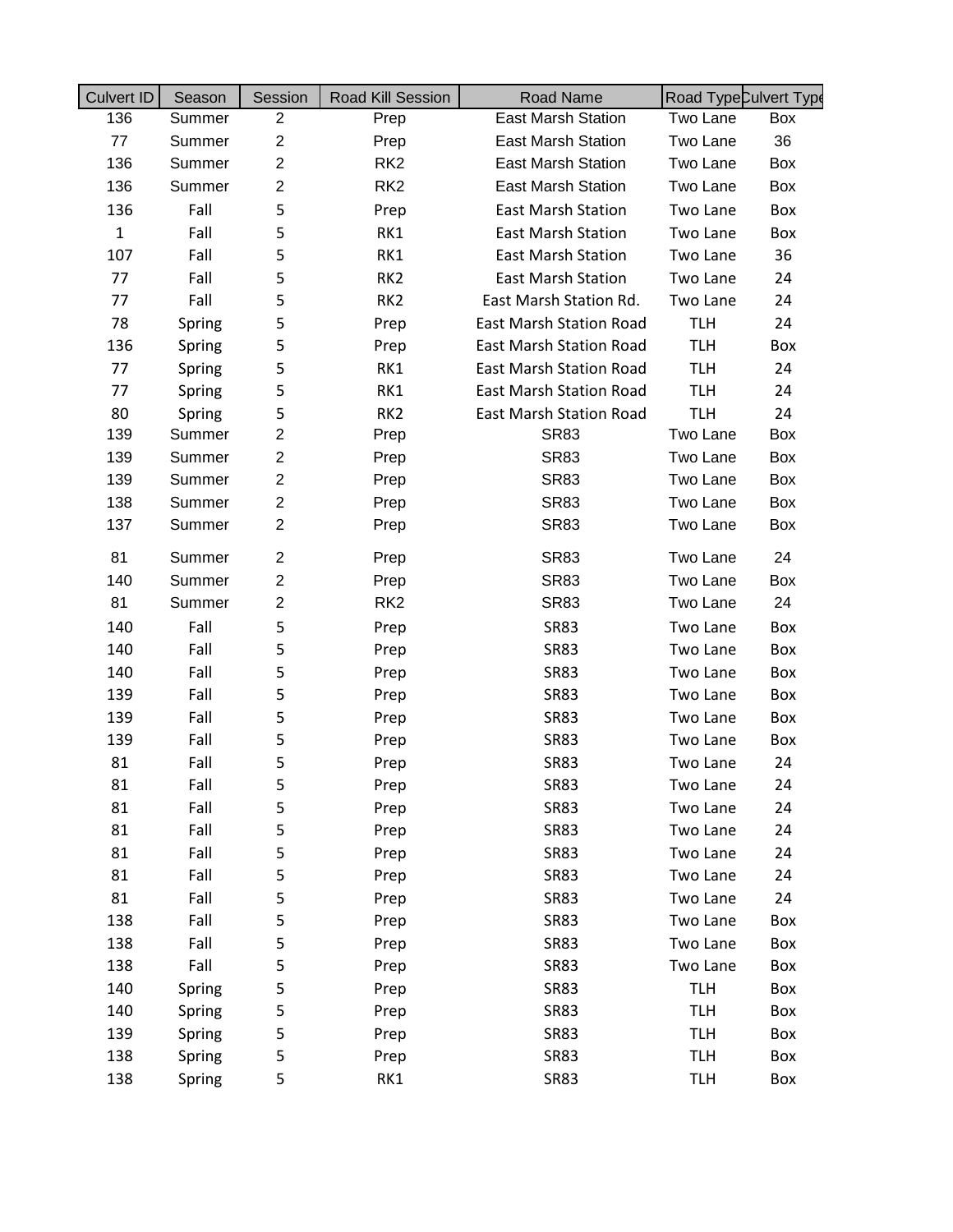| Date       |           | Observers Start Time | End Time | OBS#           | UTM E (NAD27) | UTM N (NAD27) | Guild               |
|------------|-----------|----------------------|----------|----------------|---------------|---------------|---------------------|
| 6/22/2009  | DC, CW    | 11:26                | 11:35    | 1              | 532780        | 3541365       | Avian               |
| 6/22/2009  | DC, CW    | 9:48                 | 9:55     | 1              | 533178        | 3541638       | Lizard              |
| 6/29/2009  | <b>JE</b> | 5:55                 | 6:12     | 1              | 532892        | 3541383       | Small Mammal        |
| 6/29/2009  | <b>JE</b> | 5:55                 | 6:12     | $\overline{2}$ | 532915        | 3541396       | Lizard              |
| 10/26/2009 | JE, WC    | 9:19                 | 9:26     | $\mathbf{1}$   | 532907        | 3541395       | Tortoise            |
| 10/29/2009 | JE, CW    | 9:44                 | 9:52     | $\mathbf{1}$   | 532899        | 3541383       | Avian               |
| 10/29/2009 | JE, CW    | 10:19                | 10:23    | $\mathbf{1}$   | 530990        | 3540620       | Small Mammal        |
| 11/2/2009  | WC, CB    | 10:08                | 10:14    | $\mathbf{1}$   | 533152        | 3541601       | <b>Small Mammal</b> |
| 11/2/2009  | WC, CB    | 10:08                | 10:14    | $\mathbf{1}$   | 533152        | 3541601       | Small Mammal        |
| 4/27/2010  | JE, CB    | 13:07                | 13:12    | $\mathbf{1}$   | 532680        | 3541280       | Tortoise            |
| 4/27/2010  | JE, CB    | 13:57                | 14:02    | $\mathbf{1}$   | 532924        | 3541408       | Avian               |
| 4/30/2010  | JE, WC    | 12:38                | 12:43    | $\mathbf{1}$   | 533162        | 3541610       | Avian               |
| 4/30/2010  | JE, WC    | 12:38                | 12:43    | $\overline{2}$ | 533134        | 3541581       | Lizard              |
| 5/4/2010   | WC, CB    | 10:38                | 10:43    | $\mathbf{1}$   | 354958        | 3543066       | Lizard              |
| 6/23/2009  | JE, DC    | 10:50                | 11:03    | 1              | 531471        | 3535020       | Small Mammal        |
| 6/23/2009  | JE, DC    | 10:50                | 11:03    | $\overline{c}$ | 531480        | 3535003       | Lizard              |
| 6/23/2009  | JE, DC    | 10:50                | 11:03    | 3              | 531480        | 3534994       | Small Mammal        |
| 6/23/2009  | JE, DC    | 12:53                | 13:02    | 1              | 530172        | 3538718       | Avian               |
| 6/23/2009  | JE, DC    | 15:10                | 15:15    | 1              | 466299        | 3548086       | Unknown             |
| 6/23/2009  | JE, DC    | 8:07                 | 8:15     | 1              | 531145        | 3535951       | Lizard              |
| 6/23/2009  | JE, DC    | 9:30                 | 9:44     | 1              | 531667        | 3534459       | Small Mammal        |
| 6/30/2009  | DC        | 5:08                 | 5:13     | 1              | 531156        | 3535935       | Unknown             |
| 10/27/2009 | WC, CW    | 7:37                 | 7:46     | $\mathbf{1}$   | 531670        | 3534452       | Lizard              |
| 10/27/2009 | WC, CW    | 7:37                 | 7:46     | $\overline{2}$ | 531682        | 3534413       | <b>Small Mammal</b> |
| 10/27/2009 | WC, CW    | 7:37                 | 7:46     | 3              | 531689        | 3534402       | <b>Small Mammal</b> |
| 10/27/2009 | WC, CW    | 8:34                 | 8:37     | $\mathbf{1}$   | 531483        | 3534970       | <b>Small Mammal</b> |
| 10/27/2009 | WC, CW    | 8:34                 | 8:37     | $\overline{2}$ | 531491        | 3534982       | Lizard              |
| 10/27/2009 | WC, CW    | 8:34                 | 8:37     | 3              | 531498        | 3534956       | Small Mammal        |
| 10/27/2009 | WC, CW    | 9:19                 | 9:28     | $\mathbf{1}$   | 531126        | 35636006      | Snake               |
| 10/27/2009 | WC, CW    | 9:19                 | 9:28     | 2              | 531127        | 3536002       | Lizard              |
| 10/27/2009 | WC, CW    | 9:19                 | 9:28     | 3              | 531134        | 3536003       | Lizard              |
| 10/27/2009 | WC, CW    | 9:19                 | 9:28     | 4              | 531129        | 3535992       | Lizard              |
| 10/27/2009 | WC, CW    | 9:19                 | 9:28     | 5              | 531135        | 3535993       | Lizard              |
| 10/27/2009 | WC, CW    | 9:19                 | 9:28     | 6              | 531151        | 3535931       | Lizard              |
| 10/27/2009 | WC, CW    | 9:19                 | 9:28     | 7              | 531153        | 3535929       | Snake               |
| 10/27/2009 | WC, CW    | 10:15                | 10:22    | $\mathbf{1}$   | 530172        | 3538713       | Amphibian           |
| 10/27/2009 | WC, CW    | 10:15                | 10:22    | $\overline{2}$ | 530176        | 3538726       | Small Mammal        |
| 10/27/2009 | WC, CW    | 10:15                | 10:22    | 3              | 530173        | 3538927       | Snake               |
| 4/27/2010  | JE, CB    | 8:22                 | 8:30     | $\mathbf{1}$   | 531685        | 3534409       | Lizard              |
| 4/27/2010  | JE, CB    | 8:22                 | 8:30     | 2              | 531693        | 3534406       | Lizard              |
| 4/27/2010  | JE, CB    | 9:24                 | 9:32     | 1              | 531464        | 3535035       | Lizard              |
| 4/27/2010  | JE, CB    | 11:26                | 11:35    | $\mathbf{1}$   | 530170        | 3538730       | <b>Small Mammal</b> |
| 4/30/2010  | JE, WC    | 6:43                 | 6:50     | $\mathbf{1}$   | 530195        | 3538671       | <b>Small Mammal</b> |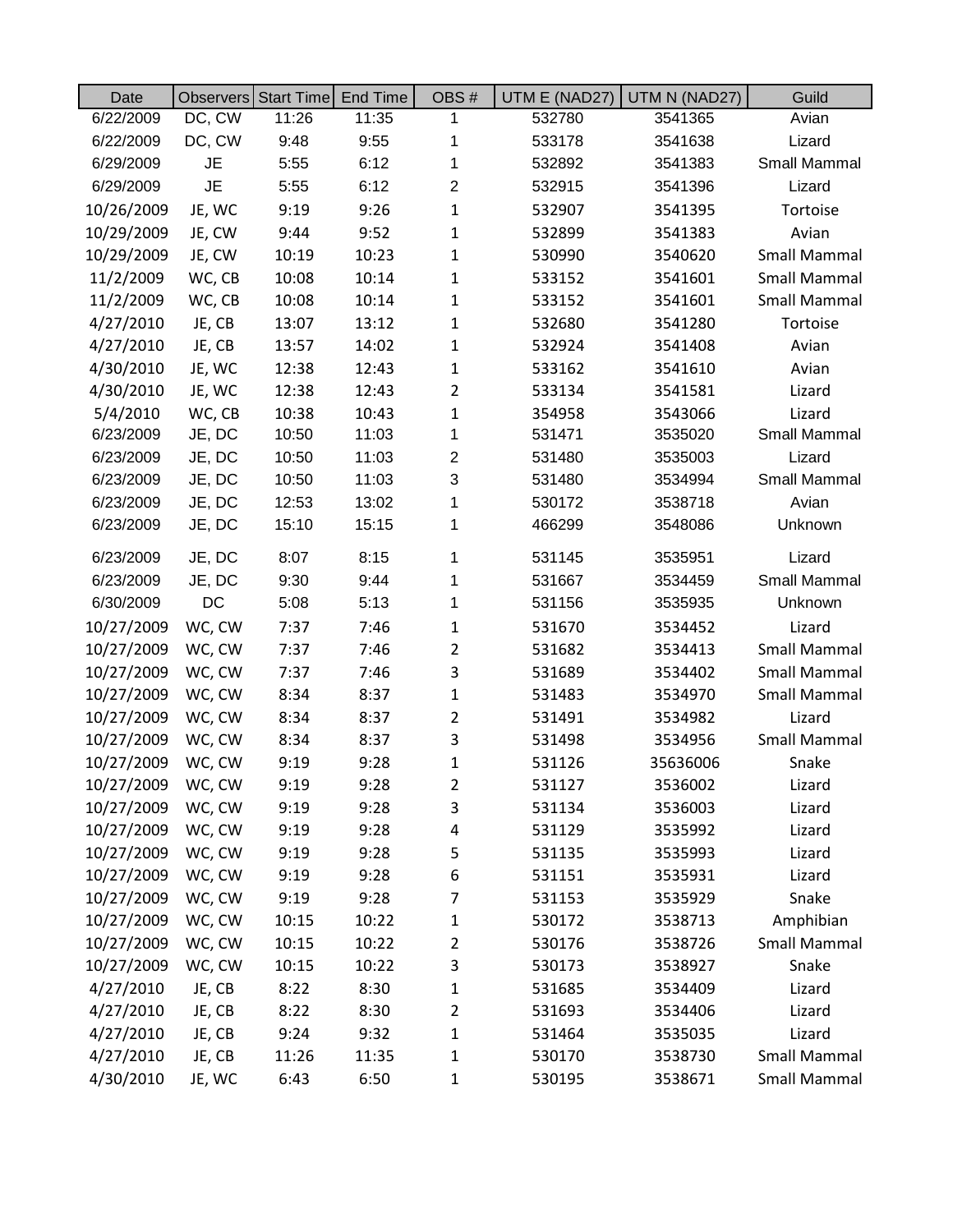| Family          | Genus          | Species      | Location   |
|-----------------|----------------|--------------|------------|
| Cathartidae     | Cathartes      | avra         | <b>ROW</b> |
| Teiidae         | Aspidoscelis   | tigris       | R          |
| Leporidae       | Sylvilagus     | audubonii    | R          |
| Teiidae         | Aspidoscelis   | uniparens    | R          |
| Testudinidae    | Gopherus       | agassizii    | S          |
| Cathartidae     | Cathartes      | aura         | S          |
| Muridae         | Neotoma        | albigula     | R          |
| Notiosorex      | crawfordii     |              | R          |
| Soricidae       | Notiosorex     | crawfordii   | R          |
| Testudinidae    | Gopherus       | agassizii    | Shoulder   |
|                 |                |              | Shoulder   |
| Caprimulgidae   | Phalaenoptilus | nuttallii    | Shoulder   |
| Phrynosmatidae  |                |              | Road       |
| Teiidae         | Aspidoscelis   |              | Road       |
|                 |                |              | R          |
| Iguanidae       | Phrynosoma     |              | R          |
|                 |                |              | R          |
|                 |                |              | R          |
|                 |                |              | R          |
| Iguanidae       | Uta            | Stansburiana | R          |
|                 |                |              | R          |
|                 |                |              | R          |
|                 |                |              | R          |
|                 |                |              | R          |
|                 |                |              | R          |
|                 |                |              | R          |
|                 |                |              | R          |
| Muridae         | Neotoma        | albigula     | R          |
|                 |                |              | R          |
|                 |                |              | R          |
|                 |                |              | R          |
| Phrynosomatidae | Phrynosomata   | solare       | R          |
| Teiidae         | Aspidoscelis   |              | R          |
|                 |                |              | R          |
| Colubridae      | Pituophis      | catenifer    | R          |
|                 |                |              | R          |
|                 |                |              | R          |
| Colubridae      | Pituophis      | catenifer    | R          |
| Phrynosmatidae  | Cophosaurus    | texanus      | Road       |
| Phrynosmatidae  |                |              | Road       |
| Phrynosmatidae  | Cophosaurus    | texanus      | Road       |
| Leporidae       | sylvilagus     |              | Road       |
|                 |                |              | Road       |